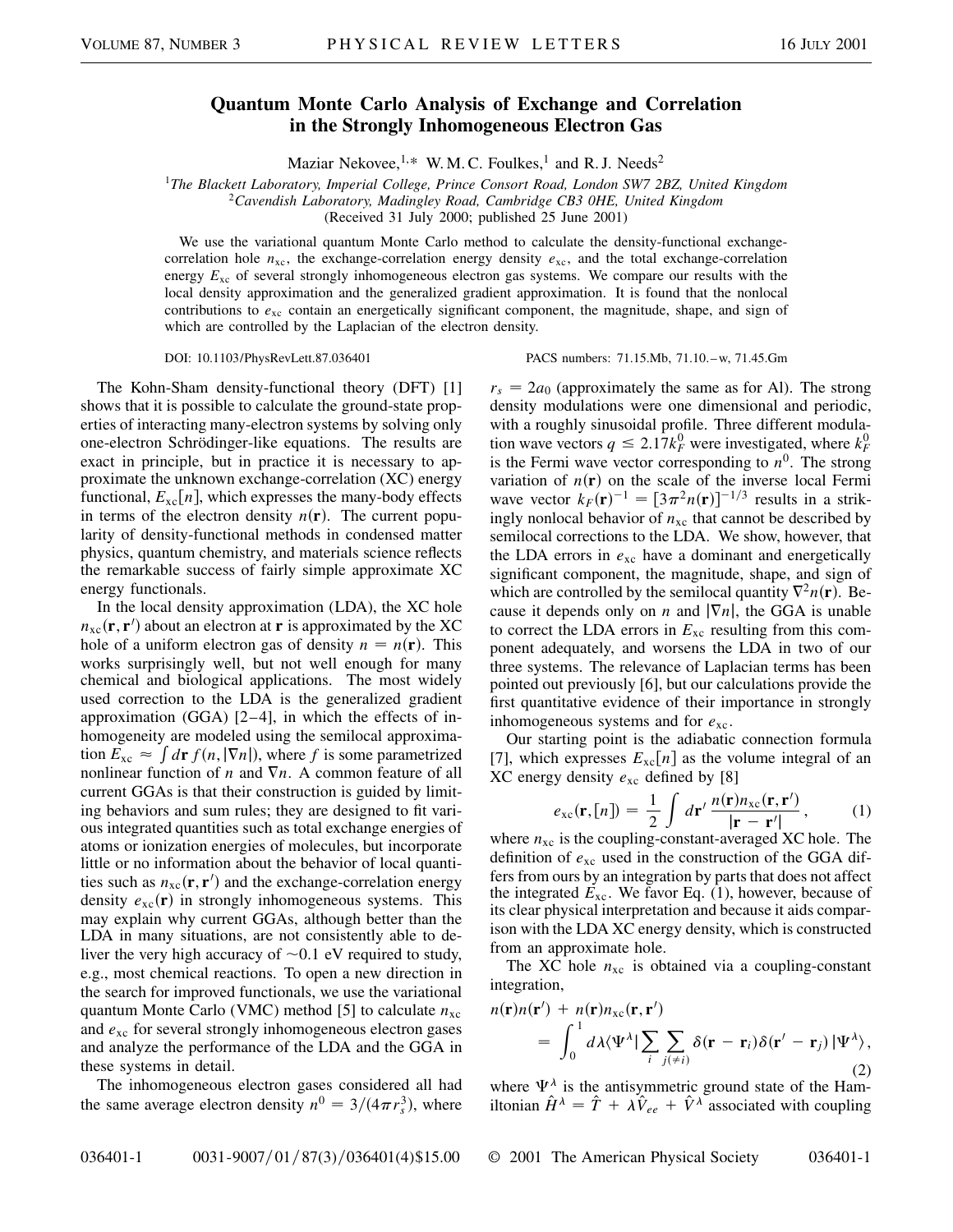constant  $\lambda$ . Here  $\hat{T}$  and  $\hat{V}_{ee}$  are the operators for the kinetic and electron-electron interaction energies, and  $\hat{V}^{\lambda}$  $\sum V^{\lambda}(\mathbf{r}_i)$  is the one-electron potential needed to hold the electron density  $n^{\lambda}(\mathbf{r})$  associated with  $\Psi^{\lambda}$  equal to  $n(\mathbf{r})$ for all values of  $\lambda$  between 0 and 1. Our VMC method [9] for calculating  $n_{\text{xc}}$  and  $e_{\text{xc}}$  from Eqs. (1) and (2) is a generalization of the scheme used by Hood *et al.* [10]. It amounts to treating *both*  $\Psi^{\lambda}$  and  $V^{\lambda}$  variationally and determining the variational parameters by simultaneously minimizing the variance of the local energy [11] and the deviation of  $n^{\lambda}$  from *n* [9].

The VMC simulations were performed for a finite spinunpolarized electron gas in a face-centered cubic simulation cell subject to periodic boundary conditions. The exact interacting ground-state density  $n(r)$  was chosen *a priori*, and the constrained minimization scheme was then used to find, at each  $\lambda$ , the exact (within VMC) wave function  $\Psi^{\lambda}$  and external potential  $V^{\lambda}$  corresponding to that density [12]. At full coupling  $(\lambda = 1)$ ,  $V^{\lambda}(\mathbf{r})$  is the exact external potential of the many-electron system with ground-state density  $n(\mathbf{r})$ . The input density  $n(\mathbf{r})$  was generated by solving, within the LDA, the Kohn-Sham equations for an external potential of the form  $V_q \cos(\mathbf{q} \cdot \mathbf{r})$ , where  $V_q$  was fixed at 2.08 $\epsilon_F^0$  and  $\epsilon_F^0$  is the Fermi energy corresponding to  $n^0$ . The advantages of this procedure are that the input electron density is guaranteed to be noninteracting v-representable and that the Slater determinant of single-particle orbitals is by construction the exact many-body wave function corresponding to  $\lambda = 0$ . The (density-functional) exchange contributions to  $e_{\text{xc}}$ ,  $n_{\text{xc}}$ , and *E*xc, obtained from this Slater determinant, are therefore also exact [9].

We consider potentials with  $q = 1.11k_F^0$ , 1.55 $k_F^0$ , and 2.17 $k_F^0$ , and cells containing 64, 78, and 69 electrons, respectively. The adiabatic calculations were performed using six equidistant values of  $\lambda$  in the range [0, 1] and with the Slater-Jastrow ansatz given in [9] as our many-body wave function. At each  $\lambda$ , we used a total of 20 variational parameters in  $\Psi^{\lambda}$  and up to seven coefficients in the plane-wave expansions of  $n^{\lambda}$  and  $V^{\lambda}$ . The optimization of the parameters in  $\Psi^{\lambda}$  and  $V^{\lambda}$  was performed using 96000 statistically uncorrelated electron configurations. This was sufficient to reduce the root mean square deviation of  $n^{\lambda}(\mathbf{r})$  from  $n(\mathbf{r})$  to less than 0.5% of  $n(\mathbf{r})$  for all values of  $\lambda$ and all systems. The expectation values were calculated  $[5]$  using  $10<sup>6</sup>$  independent configurations of all electrons. Throughout, we used the modified electronelectron interaction described in [13], which virtually eliminates the finite-size errors arising from the long range of the Coulomb potential. The statistical errors were negligible except in  $n_{\text{xc}}$  in low-density regions, where they were much smaller than the differences between  $n_{\text{xc}}$ and  $n_{\rm xc}^{\rm LDA}$ . The largest systematic errors are caused by the finite size of the system and the approximate nature of  $\Psi^{\lambda}$ . These errors combine such that, even in a homogeneous electron gas,  $e_{\text{xc}}^{\text{VMC}} \neq e_{\text{xc}}^{\text{LDA}}$ . To circumvent this problem,

we performed additional VMC calculations of the XC energies of finite homogeneous electron gases with  $N = 64$ and  $r_s = 0.8, 1, 2, 3, 4, 5, 8,$  and 10. This enabled us to construct a Perdew-Zunger parametrization [14] of the VMC XC energy per electron of a finite uniform electron gas with  $N = 64$ . By using this parameterization to calculate  $e_{\text{xc}}^{\text{LDA}}$  in all systems studied, we largely eliminated the systematic errors in the calculated differences between  $e_{\rm xc}^{\rm VMC}$  and  $e_{\rm xc}^{\rm LDA}$ . The same parametrization was also used as input for the evaluation of  $E_{\text{xc}}^{\text{GGA}}$  [2], a procedure that we assume mitigates the errors in  $E_{\text{xc}}^{\text{GGA}} - E_{\text{xc}}^{\text{VMC}}$ .

In Fig. 1 we show snapshots of the deformation of  $n_{\text{xc}}^{\text{VMC}}$  around an electron moving in the  $q = 1.11k_F^0$  system along a line parallel to **q**, the direction of maximum inhomogeneity, from a density maximum towards the tail of  $n(\mathbf{r})$ . The XC hole is plotted as a function of  $\mathbf{r}'$  around a fixed electron at  $\mathbf{r}$ , with  $\mathbf{r}'$  ranging in a plane parallel to **q**. Also shown is the corresponding LDA hole  $n_{\rm{vo}}^{\rm{LDA}}$  $(7)$ . At the density maximum (not shown), both  $n_{\rm xc}^{\rm WMC}$  $\lim_{x \to 0} n_{\rm xc}^{\rm LDA}$  are centered at the electron. However, unlike  $n_{\rm xc}^{\rm LDA}$ , which is always spherically symmetric,  $n_{\rm xc}^{\rm VMC}$ is contracted in the direction of the inhomogeneity. As the electron moves away from the density maximum to a point on the slope (top panel), the nonlocal nature of  $n_{\rm xc}^{\rm VMC}$  becomes manifest. While  $n_{\rm xc}^{\rm LDA}$  is still centered at the electron and is rather diffuse,  $n_{\rm xc}^{\rm VMC}$  lags behind near the density maximum and is much more compact. The nonlocal behavior of  $n_{x_{\text{C}}\text{NAC}}^{\text{VMC}}$  becomes remarkable at the density minimum. Here  $n_{\rm xc}^{\rm VMC}$  has two large nonlocal minima, each centered at a density maximum  $\sim$  2.80 a.u.



FIG. 1 (color). The VMC and LDA  $n_{\text{xc}}(\mathbf{r}, \mathbf{r}')$  for the  $q =$  $1.11k<sub>F</sub><sup>0</sup>$  system plotted around an electron fixed at **r** (indicated in the figure), with  $\mathbf{r}'$  ranging in a plane parallel to **q**: (top) electron on the slope; (bottom) electron at a density minimum. The solid line shows the direction parallel to **q** (see Fig. 2 for the profile of the electron density along this line).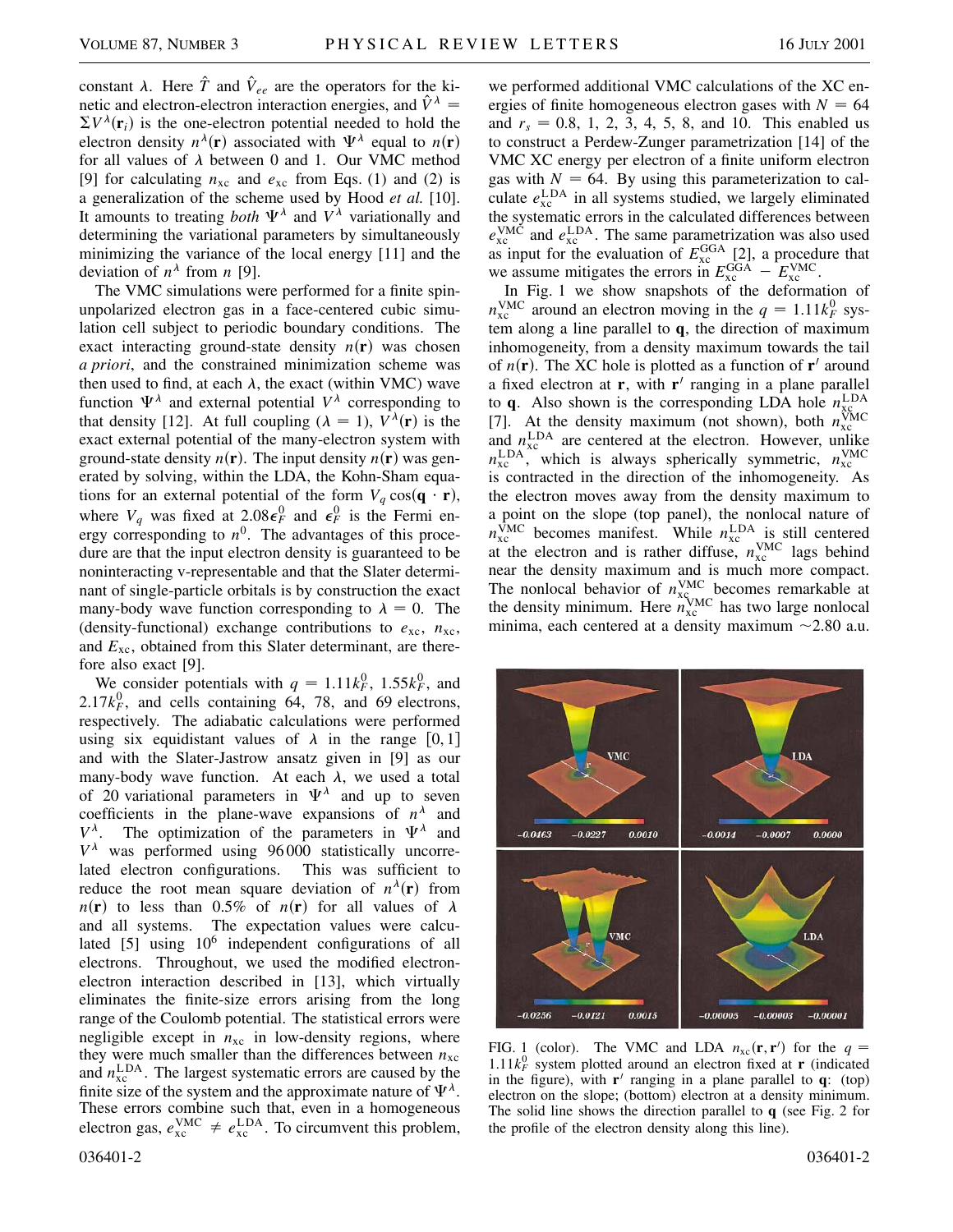away from the electron (the small fluctuations of  $n_{\text{xc}}^{\text{VMC}}$ at this point are statistical errors). The LDA hole, by contrast, is spread over the whole system in order to satisfy the sum rule  $[7]$ ;  $\int d\mathbf{r}' n_{\rm xc}^{\rm LDA}(\mathbf{r}, \mathbf{r}') = -1$ . This striking nonlocality of  $n_{\text{xc}}^{\text{VMC}}$  also occurs in the other two systems we considered, and similar nonlocal behavior has previously been observed for the exchange plus Coulomb hole of the hydrogen molecule [15]. Clearly, semilocal corrections are unable to significantly improve the LDA description of the XC hole in our systems, and fully nonlocal approximations are required. We found, however, that, despite the strong nonlocality of  $n_{\text{xc}}^{\text{VMC}}$ , the LDA errors in  $e_{\text{xc}}^{\text{VMC}}$  *can* be described in terms of a semilocal quantity, the Laplacian of the electron density.

In Fig. 2 we show  $e_{\rm xc}^{\rm LDA} - e_{\rm xc}^{\rm WMC}$  for two of the strongly inhomogeneous systems studied, where  $e_{\rm xc}^{\rm LDA}$  is calculated using the exact ground-state density  $n(\mathbf{r})$ . (The very similar graph for the third system has been omitted to save space.) The results are plotted along a line parallel to **q** (we call this direction *y*). Also shown are  $n(\mathbf{r})$  and  $\nabla^2 n(\mathbf{r})$  plotted along the same line. It is apparent that the shape, magnitude, and sign of the LDA errors in  $e_{\rm xc}$ closely follow the shape, magnitude, and sign of  $\nabla^2 n(\mathbf{r})$ . The LDA errors in  $e_{\text{xc}}$  are large and negative in regions where  $\nabla^2 n(\mathbf{r})$  is large and negative (around density maxima), and large and positive in regions where  $\nabla^2 n(\mathbf{r})$  is large and positive. The GGA XC energy density is not defined via Eq. (1) and is not shown here [16]. The VMC values of the integrated *E*xc are shown in Table I, along with the differences  $\Delta E_{\text{xc}}^{\text{LDA}} = E_{\text{xc}}^{\text{LDA}} - E_{\text{xc}}^{\text{VMC}}$  and  $\Delta E_{\text{xc}}^{\text{GGA}} = E_{\text{xc}}^{\text{GGA}} - E_{\text{xc}}^{\text{VMC}}$  (the version of the GGA used here is due to Perdew, Burke, and Ernzerhof [2]). The LDA errors in  $E_{\text{xc}}$  reflect the profound effect of the Laplacian errors in *e*xc and change sign from positive (for the



FIG. 2. The upper graphs show  $e_{\rm xc}^{\rm LDA} - e_{\rm xc}^{\rm VMC}$  along a direction parallel to **q** for two different strongly inhomogeneous systems. The lower graphs show the corresponding electron densities (light lines) and Laplacians (heavy lines). Distances are in units of the Fermi wavelength  $\lambda_F^0 = 2\pi / k_F^0$ .

 $q = 1.11k_F^0$  system) to negative (for the two other systems) as *q* increases and the negative contributions to  $\Delta e_{\rm xc}$ , which occur where  $\nabla^2 n(\mathbf{r}) < 0$ , become dominant. The GGA corrections are by construction *always* negative [2–4]; they improve  $E_{\text{xc}}^{\text{LDA}}$  for the  $q = 1.11k_F$  system but worsen it for the two other systems. We note that GGA corrections also worsen the LDA in quasi-two-dimensional electron gases [17], a shortcoming shared by the recently proposed meta-GGA (MGGA) [18]. Although our sytems are not quasi two dimensional [19], we believe that a similar semilocal effect lies behind the failure of the GGA in both cases, namely, an increasing negative contribution to the LDA errors in *e*xc originating from the strongly negative Laplacian around the peak of  $n(\mathbf{r})$ . Similar errors are known to occur near the nuclei in molecules, but are overcompensated by positive errors in the bonding and outer regions [20]. We note that, since  $\nabla^2 n(\mathbf{r})$  integrates to zero, an energy-density correction proportional to  $\nabla^2 n(\mathbf{r})$  would not improve  $E_{\text{xc}}^{\text{LDA}}$ . As shown below, however, the dependence on  $\nabla^2 n$  observed here is nonlinear.

The exchange-correlation energy density is a unique functional of the electron density. Provided that the electron density has a convergent Taylor expansion about the point **r**, it can therefore be written as  $e_{\text{xc}}(\mathbf{r}, [n]) =$  $e_{xc}$ **r**,  $n(\mathbf{r}), \nabla_i n(\mathbf{r}), \nabla_i \nabla_j n(\mathbf{r}), \ldots$ . The GGA may be viewed as an attempt to approximate this mapping by a nonlinear function of  $n(\mathbf{r})$  and  $\nabla_i n(\mathbf{r})$  only. In the case of the exchange energy (although not, unfortunately, the correlation energy), a uniform scaling argument [21] shows that  $e_x = F_x(s, l, \ldots)e_x^{\text{LDA}}$ , where  $e_x$  is the exact (density-functional) exchange-energy density obtained from  $\Psi^{\lambda=0}$  [9],  $F_x$  is an enhancement factor,  $e_x^{\text{LDA}}$ is the exchange-energy density within the LDA, and  $s = |\nabla n|/[2k_F(\mathbf{r})n(\mathbf{r})]$  and  $l = \nabla^2 n/[4k_F^2(\mathbf{r})n(\mathbf{r})]$  are a dimensionless gradient and a dimensionless Laplacian, respectively. Figures 3a and 3b are scatter plots comparing the values of  $F_x$  at different points in space with the values of *s* and *l* at those points. Because  $n(\mathbf{r})$  appears in the denominator of *l* and *s*, the maximum absolute values of *l* and *s* occur where the electron density is smallest and are largest for the  $q = 1.11k_F$  system.

The two-valued nature of Fig. 3a arises because the mapping from *s* to position is two-valued in our systems. For example, *s* is zero at both the minimum and the maximum of the density, where the required corrections to the LDA exchange hole are completely different, as can be inferred from Fig. 1 [22]. In sharp contrast, Fig. 3b shows

TABLE I. Exchange-correlation energies (Hartrees per electron) and the LDA and GGA errors in this quantity for different values of the wave vector **q**. The statistical errors in  $E_{\text{xc}}^{\text{VMC}}$  are indicated.

| $q/k^0_F$ | $E_{\rm xc}^{\rm VMC}$ | $\Delta E_{\rm xc}^{\rm LDA}$ | $\Delta E_{\rm xc}^{\rm GGA}$ |
|-----------|------------------------|-------------------------------|-------------------------------|
| 1.11      | $-0.3289 \pm 0.001$    | $+0.0042$                     | $+0.0001$                     |
| 1.55      | $-0.3127 \pm 0.001$    | $-0.0005$                     | $-0.0074$                     |
| 2.17      | $-0.2882 \pm 0.001$    | $-0.0066$                     | $-0.0140$                     |